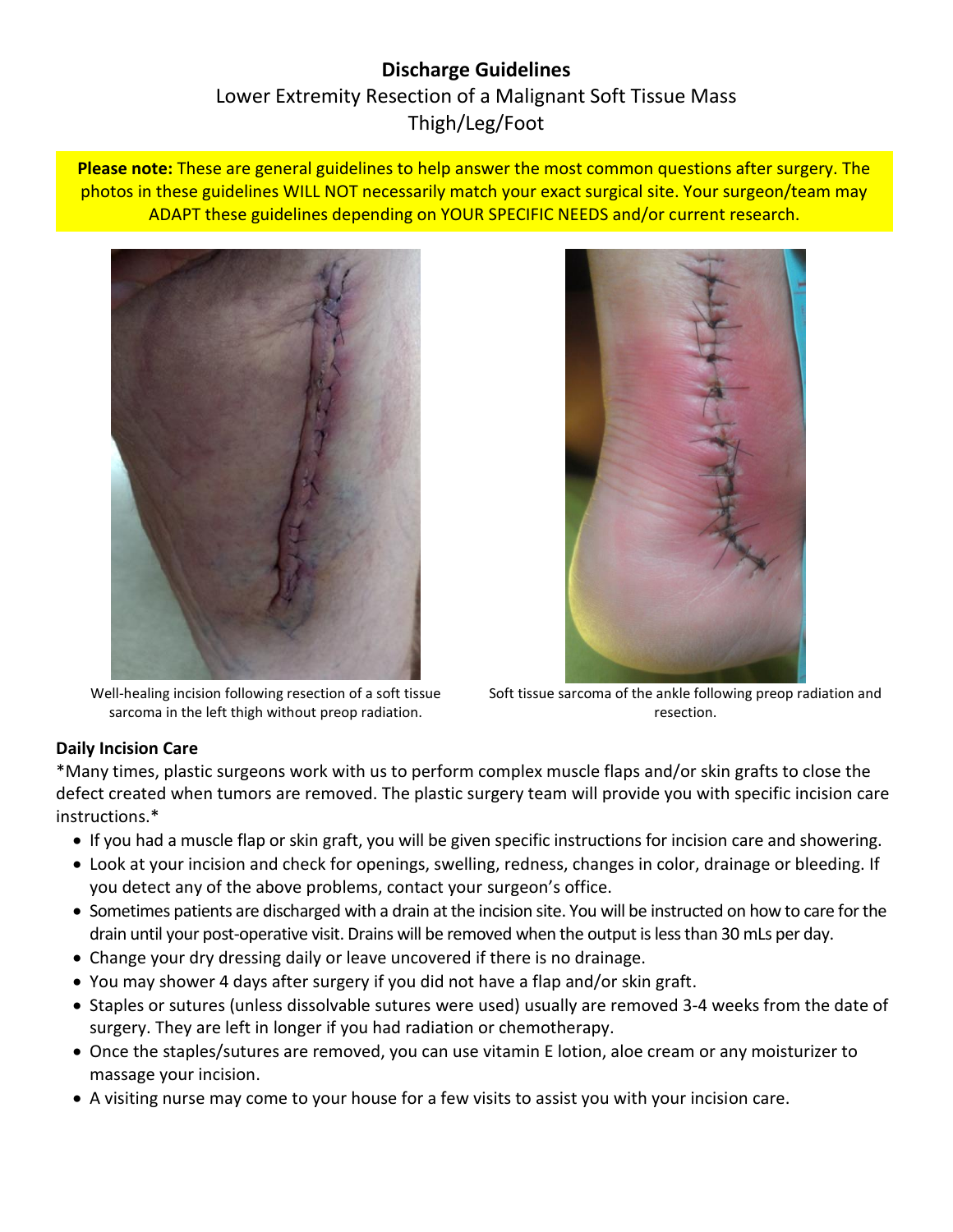# **Activity**

\*These tips are simply guidelines. Your activity level will vary depending on a number of factors including the size and location of your incision, whether you have had chemotherapy or radiation, and whether you have had a muscle flap or skin graft.\*

- A physical therapist may come to your house to provide you with activity guidelines and an exercise plan.
- Use supports (crutches, cane, walker) as directed to keep excess weight off the extremity. You can gradually increase weight bearing as you begin to feel comfortable.
- Avoid lifting/carrying heavy objects when using supports (crutches, cane, walk); you are a high risk for a fall.
- A brace or other support may also be prescribed to provide additional support.
- Avoid hot tubs and saunas, especially if you have had radiation therapy. The heat could damage the skin in the treatment area.
- Return to driving varies by patient and which leg was operated on. Patients with surgery on their right leg may take longer to get back to driving. You MUST be off narcotics. It is always best to resume driving after discussion with your surgeon.
- You may return to work or school if you limit activities that involve using the leg/foot that has been operated on.

### **Diet**

- Your appetite may be less than normal after surgery.
- Incorporate proteins and plenty of fluids into your diet, both of which will aid in the healing process.
- If you are taking narcotics, you should take some type of laxative to prevent opioid-induced constipation.
- Adding supplemental drinks (e.g. Ensure, Boost, and Carnation Instant Breakfast) to your diet will be beneficial if you have lost weight due to chemotherapy or radiation.
- Chemotherapy compounded by the effects of surgery may cause some stomach irritation during your recovery period. Take anti-nausea medications as directed by your surgeon or nurse practitioner. Replacing large meals with several smaller meals spread throughout the day may also be helpful.

### **Medication**

- Continue to take your regular medications.
- If necessary, take prescribed pain medication (narcotics) as directed.
- DO NOT drink alcohol or drive while taking narcotic pain medication.
- If you are taking narcotics, you should take some type of laxative to prevent opioid-induced constipation.
- You most likely will be discharged on a blood thinner to prevent clots, usually Lovenox (subcutaneous injection) for 2-4 weeks (no blood tests are necessary). Newer, direct oral anti-coagulation medications may be prescribed, or continued if you came to the hospital already taking these types of medications (Eliquis, Plavix, Pradaxa, Xarelto).
- Previously Coumadin was given. If you are on Coumadin, you will resume this for your anti-coagulation regimen. Blood tests are necessary for Coumadin; the INR range needs to be between 1.5 and 2.0.
- If you are discharged on a blood thinner administered via daily injection, no blood tests are necessary.
- You may be advised to take just an aspirin daily to prevent blood clots.

### **Pain**

 Your surgical team understands that you will experience different levels and types of pain following your surgery. You will be prescribed a narcotic, if you wish. Some patients decline a narcotic due to the current opioid crisis and request milder pain medications (tramadol), and/or just take Tylenol alternating with anti-inflammatory medications (Advil, Motrin, Aleve), if tolerated. When we prescribe narcotics, we must do so per current state and federal regulations, which includes a narcotic contract.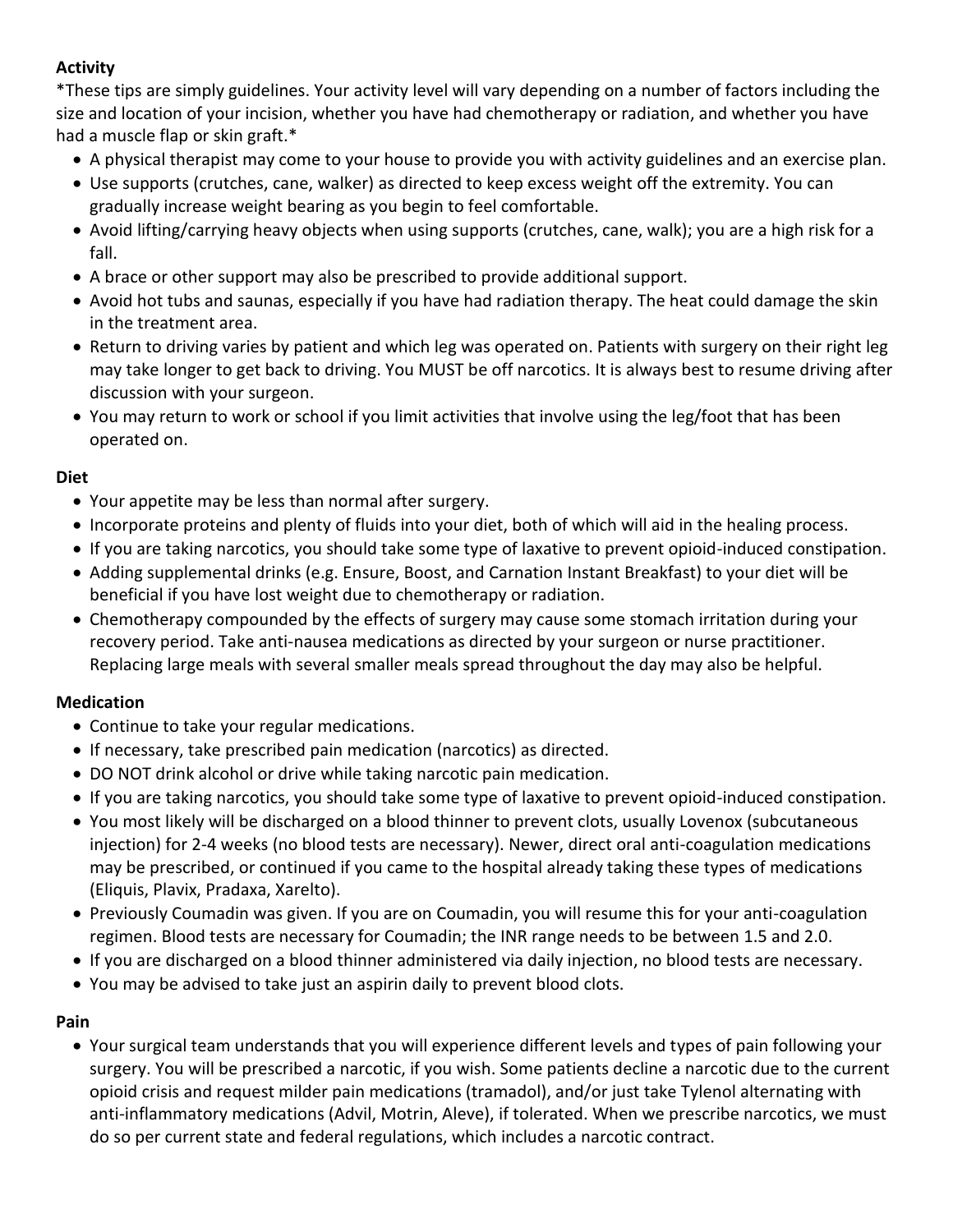Because of the current focus on opioid addiction, we recommend a multitude of cognitive behavioral techniques, such as imagery, mindfulness, psychotherapy, deep breathing exercises, virtual reality for distraction, journaling, video games, TENS unit (muscle stimulators that can be used at home) and all other integrative care therapies (physical therapy, acupuncture, chiropractic, massage, lymphedema treatment, reiki).

# **Common Problems**

- It is normal to feel tired after you are discharged.
- If you experience pain and/or swelling, try elevating the site for relief or apply ice use caution not to leave on more than 20 minutes to prevent frost burn.
- If you develop a firm lump in the incisional area, and your overlying skin looks black and blue, you may have developed a postoperative hematoma (blood collection at the operative site where the mass was removed). Notify your surgeon's office.
- Your leg may seem heavy after surgery. This is due to your muscle weakness. Your strength and ability to control your leg will increase over time.
- You may experience numbness at your incision site. This is normal and usually decreases in time.
- If you have had chemotherapy and are experiencing anything unusual that could be a sign of infection such as a high temperature, cough, sore throat, chills or sweating call your radiation oncologist IMMEDIATELY. Chemotherapy can weaken your immune system for a period of time, so any of these symptoms could become dangerous if they are not treated quickly.
- If you have had radiation therapy, the area of skin where you receive treatment may feel dry and itchy. The skin in this area may also darken and/or peel. These symptoms should lessen within a few weeks of stopping radiation treatments. Do not scrub or use soap on the affected area. Avoid exposing the treated area to direct sunlight. Talk to your radiation oncologist about using an appropriate sunscreen. These precautions will help your skin heal more quickly.
- Lymphedema is chronic swelling caused by a build-up of fluid that occurs when the lymphatic system is faulty or damaged. Tumor resection, especially following radiation, can cause lymphedema. Please refer to our patient guide: *Lymphedema – What you Need to Know* [\(www.massgeneral.org/ortho](http://www.massgeneral.org/ortho-oncology/lymphedma)[oncology/lymphedma\)](http://www.massgeneral.org/ortho-oncology/lymphedma).
- For constipation (not being able to move your bowels), drink plenty of water and non-carbonated fluids, and eat foods that are high in fiber (e.g. bran, prunes, fruit, whole wheat breads). There are numerous over-the-counter medications available to help relieve constipation such as Dulcolax, Magnesium Citrate, or Miralax. Ask your local pharmacist to assist you in finding one that is right for you.
- If you smoked cigarettes before the surgery, DO NOT START SMOKING AGAIN! Smoking (the nicotine) causes constriction of blood vessels preventing adequate blood flow to the operative area and can delay healing. If you need assistance with this, please contact the MGH Quit Smoking Service at 617-726-7443.

# **Returning to Work/School**

- The length of disability following surgery varies depending on the type of work you do. You may return to school or a sedentary type job much earlier than you would return to a job requiring physical labor.
- You should give yourself AT LEAST 2-6 months to recover before thinking about going back to work/school. Everyone responds differently, but most require this time for extensive physical therapy. Then, if you follow the activity guidelines given by your surgeon, you can return to work/school when you feel ready.
- Disability forms will be completed at your preoperative visit or as soon as they arrive at our office. All patient portions of the form MUST BE completed and signed by you the patient.
- Handicap placard applications will be completed if necessary. Forms can be obtained by the Registry of Motor Vehicles and then mailed to our office.